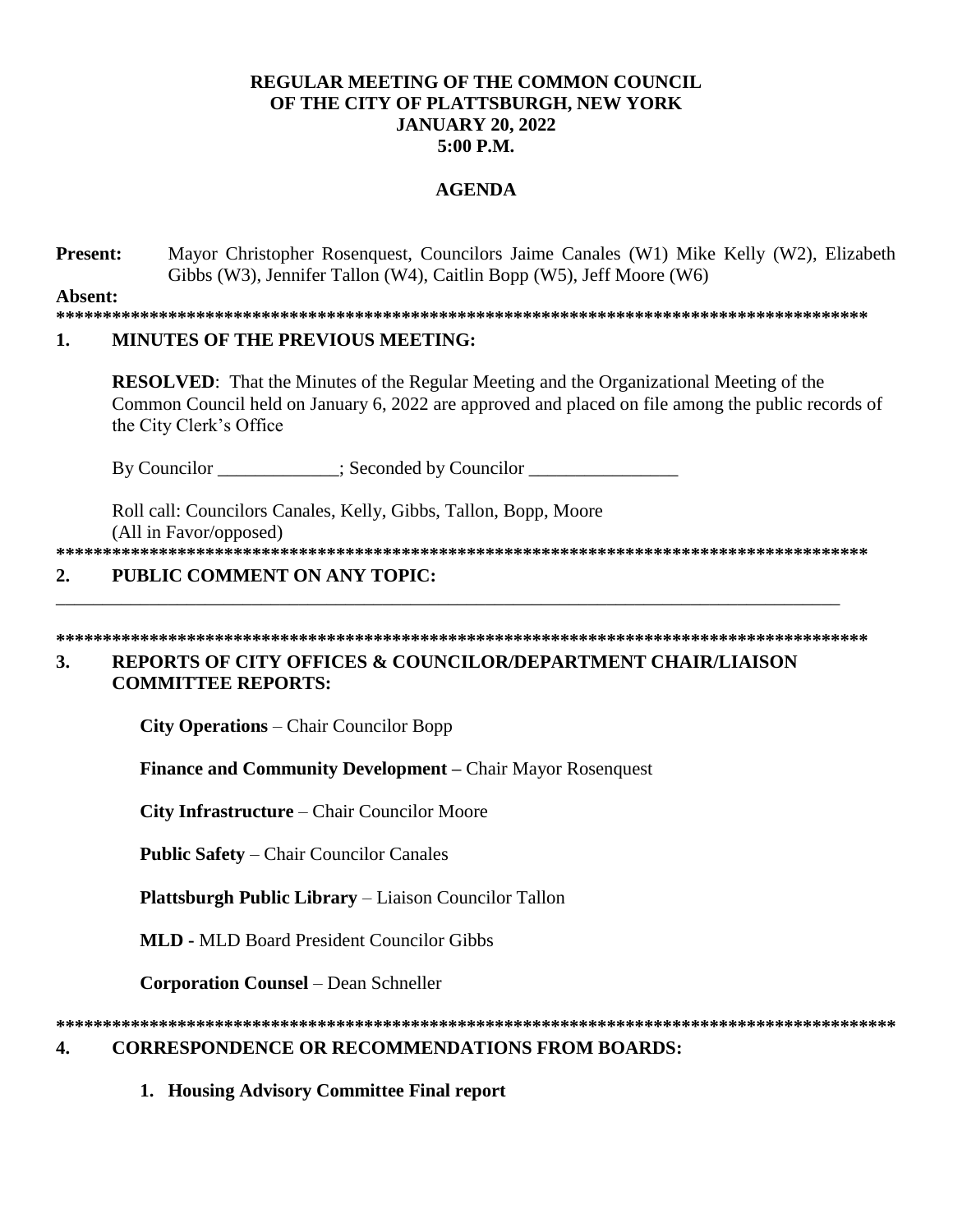#### 5. PAYROLLS OF VARIOUS DEPARTMENTS:

|    | the payment thereof.                                                                                              |  |  |  | <b>RESOLVED:</b> That the payrolls of the various Departments of the City of Plattsburgh for the week<br>ending January 19, 2022 in the amount of $\frac{2}{3}$ are authorized and allowed and the Mayor and<br>the City Clerk are hereby empowered and directed to sign warrants drawn on the City Chamberlain for |  |  |
|----|-------------------------------------------------------------------------------------------------------------------|--|--|--|---------------------------------------------------------------------------------------------------------------------------------------------------------------------------------------------------------------------------------------------------------------------------------------------------------------------|--|--|
|    | By Councilor ____________; Seconded by Councilor _______________________________                                  |  |  |  |                                                                                                                                                                                                                                                                                                                     |  |  |
|    | Roll call: Councilors Canales, Kelly, Gibbs, Tallon, Bopp, Moore<br>(All in Favor/opposed)                        |  |  |  |                                                                                                                                                                                                                                                                                                                     |  |  |
| 6. | <b>AUDIT OF CLAIMS:</b>                                                                                           |  |  |  |                                                                                                                                                                                                                                                                                                                     |  |  |
|    |                                                                                                                   |  |  |  | <b>RESOLVED:</b> That the bills Audited by the Common Council for the week ending January 21, 2022 in<br>authorized and directed to sign warrants drawn on the City Chamberlain for the payment thereof.                                                                                                            |  |  |
|    | By Councilor _____________; Seconded by Councilor ______________________________                                  |  |  |  |                                                                                                                                                                                                                                                                                                                     |  |  |
| 7. | Roll call: Councilors Canales, Kelly, Gibbs, Tallon, Bopp, Moore<br>(All in Favor/opposed)<br><b>OTHER ITEMS:</b> |  |  |  |                                                                                                                                                                                                                                                                                                                     |  |  |
|    | <b>7.9 MAYORAL APPOINTMENTS</b>                                                                                   |  |  |  |                                                                                                                                                                                                                                                                                                                     |  |  |
|    | By Councilor __________; Seconded by Councilor ______________                                                     |  |  |  |                                                                                                                                                                                                                                                                                                                     |  |  |
|    | Discussion:                                                                                                       |  |  |  |                                                                                                                                                                                                                                                                                                                     |  |  |
|    | Roll call: Councilors Canales, Kelly, Gibbs, Tallon, Bopp, Moore                                                  |  |  |  |                                                                                                                                                                                                                                                                                                                     |  |  |
|    | ACTION TAKEN: Adopted _____ Defeated ______ Withdrawn _____ Tabled _____<br>Follow up Action:                     |  |  |  |                                                                                                                                                                                                                                                                                                                     |  |  |
|    | MURNANE, KELLEHER & TROMBLEY, PLLC                                                                                |  |  |  | 7.10 AUTHORIZING 2022 RETAINER AGREEMENT WITH STAFFORD, OWENS, PILLER,                                                                                                                                                                                                                                              |  |  |
|    | By Councilor ___________; Seconded by Councilor ______________                                                    |  |  |  |                                                                                                                                                                                                                                                                                                                     |  |  |
|    | Discussion:                                                                                                       |  |  |  |                                                                                                                                                                                                                                                                                                                     |  |  |
|    | Roll call: Councilors Canales, Kelly, Gibbs, Tallon, Bopp, Moore                                                  |  |  |  |                                                                                                                                                                                                                                                                                                                     |  |  |
|    | ACTION TAKEN: Adopted _____ Defeated ______ Withdrawn _____ Tabled _____<br>Follow up Action:                     |  |  |  |                                                                                                                                                                                                                                                                                                                     |  |  |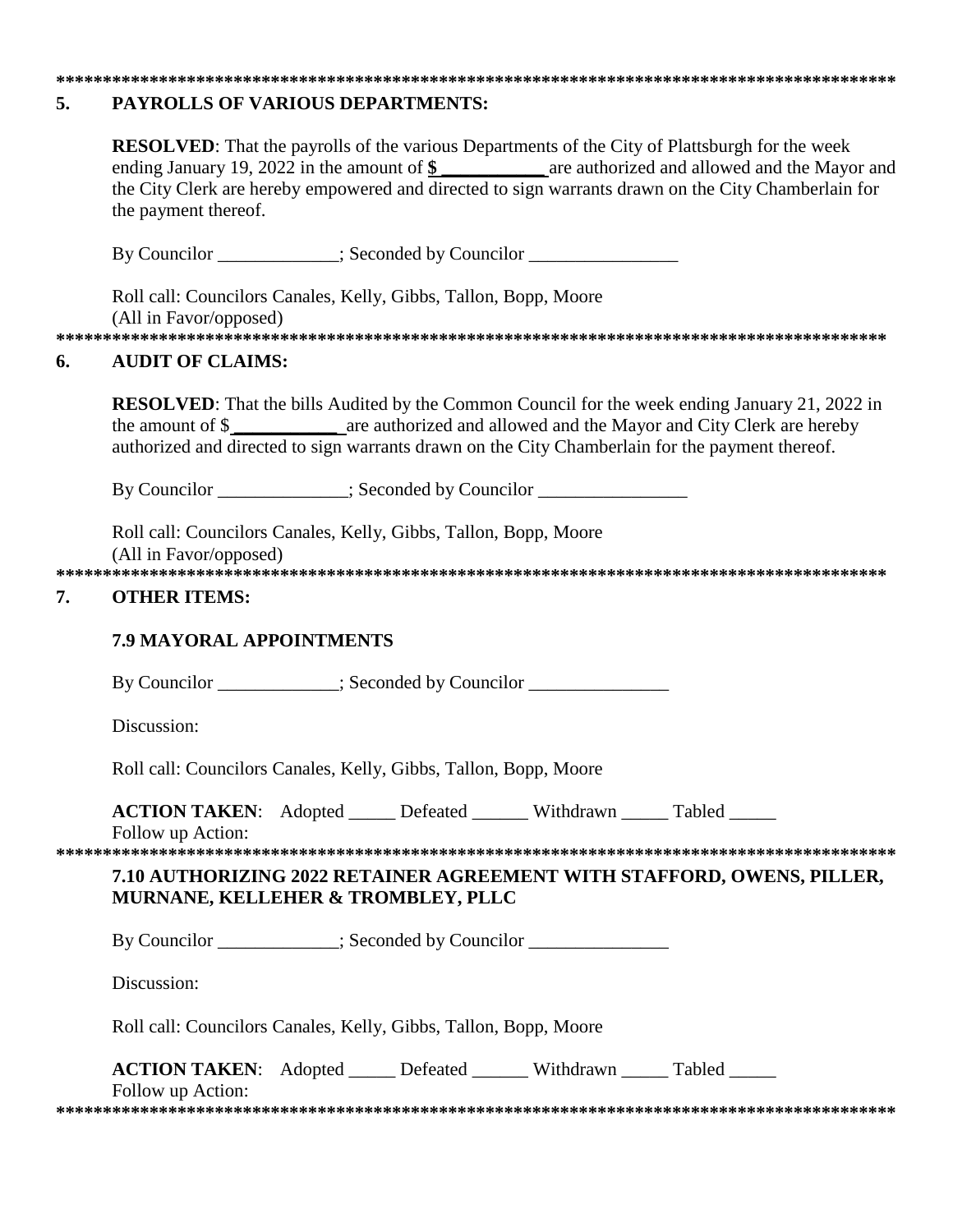# The City Operations Committee requested Resolutions #7.11 be placed on the agenda

# 7.11 APPROVAL OF 2022 "BEER GARDEN'S" FOR CITY OF PLATTSBURGH EVENTS

|                                                                                                             | By Councilor ___________; Seconded by Councilor ________________________________                     |  |  |  |  |  |  |  |  |  |
|-------------------------------------------------------------------------------------------------------------|------------------------------------------------------------------------------------------------------|--|--|--|--|--|--|--|--|--|
|                                                                                                             | Discussion:<br>Roll call: Councilors Canales, Kelly, Gibbs, Tallon, Bopp, Moore                      |  |  |  |  |  |  |  |  |  |
|                                                                                                             |                                                                                                      |  |  |  |  |  |  |  |  |  |
|                                                                                                             | <b>ACTION TAKEN:</b> Adopted _____ Defeated ______ Withdrawn _____ Tabled _____<br>Follow up Action: |  |  |  |  |  |  |  |  |  |
| The Finance Committee requested Resolutions $#7.12 - 7.13$ be placed on the agenda                          |                                                                                                      |  |  |  |  |  |  |  |  |  |
| 7.12 AWARD OF THE CONSTRUCTION INSPECTION PHASE OF THE PEDESTRIAN<br><b>SAFETY ACTION PLAN (PSAP) GRANT</b> |                                                                                                      |  |  |  |  |  |  |  |  |  |
|                                                                                                             | By Councilor ___________; Seconded by Councilor ________________________________                     |  |  |  |  |  |  |  |  |  |
|                                                                                                             | Discussion:                                                                                          |  |  |  |  |  |  |  |  |  |
| Roll call: Councilors Canales, Kelly, Gibbs, Tallon, Bopp, Moore                                            |                                                                                                      |  |  |  |  |  |  |  |  |  |
|                                                                                                             | <b>ACTION TAKEN:</b> Adopted _____ Defeated ______ Withdrawn _____ Tabled _____<br>Follow up Action: |  |  |  |  |  |  |  |  |  |
| 7.13 AWARD OF THE CONSTRUCTION PHASE OF THE PEDESTRIAN SAFETY ACTION<br>PLAN (PSAP) GRANT                   |                                                                                                      |  |  |  |  |  |  |  |  |  |
|                                                                                                             | By Councilor __________; Seconded by Councilor ______________                                        |  |  |  |  |  |  |  |  |  |
|                                                                                                             | Discussion:                                                                                          |  |  |  |  |  |  |  |  |  |
|                                                                                                             | Roll call: Councilors Canales, Kelly, Gibbs, Tallon, Bopp, Moore                                     |  |  |  |  |  |  |  |  |  |
|                                                                                                             | ACTION TAKEN: Adopted _____ Defeated ______ Withdrawn _____ Tabled _____<br>Follow up Action:        |  |  |  |  |  |  |  |  |  |
| The Public Safety Committee requested Resolutions #7.14 be placed on the agenda                             |                                                                                                      |  |  |  |  |  |  |  |  |  |
| 7.14 APPROVE 2022 "DANGEROUS DOG ANIMAL SHELTER AGREEMENT                                                   |                                                                                                      |  |  |  |  |  |  |  |  |  |
|                                                                                                             | By Councilor ___________; Seconded by Councilor ______________                                       |  |  |  |  |  |  |  |  |  |
|                                                                                                             | Discussion:                                                                                          |  |  |  |  |  |  |  |  |  |
|                                                                                                             |                                                                                                      |  |  |  |  |  |  |  |  |  |

Roll call: Councilors Canales, Kelly, Gibbs, Tallon, Bopp, Moore